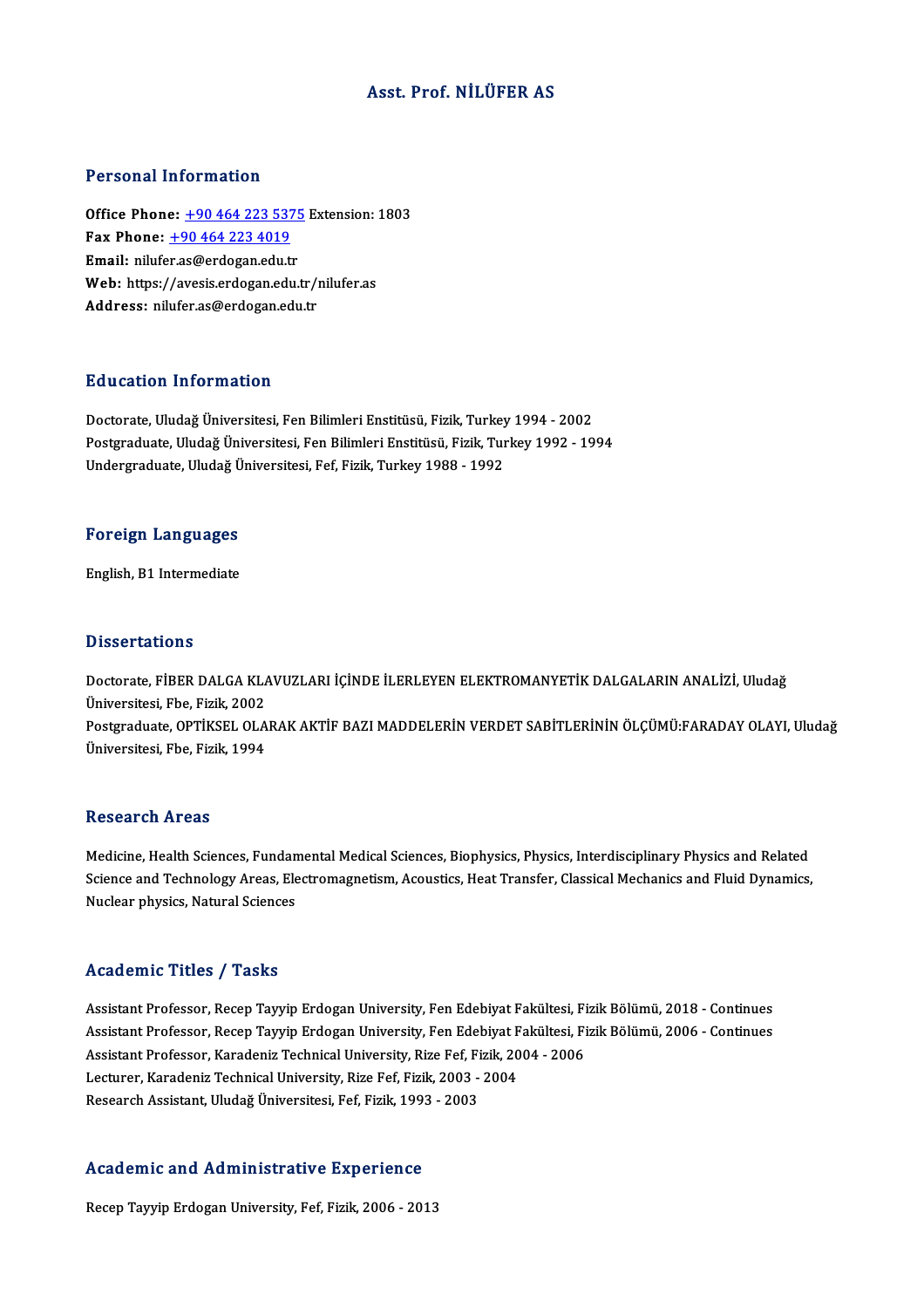Recep Tayyip Erdogan University, Fbe, 2007 - 2011 Recep Tayyip Erdogan University, Fef, Fizik, 2006 - 2011

#### Advising Theses

Advising Theses<br>AS N., RİZE İL MERKEZİNDE BULUNAN TEMEL EĞİTİM MÜDÜRLÜĞÜNE BAĞLI OKULLARDA ELEKTROMANYETİK ALAN<br>SEVİYELERİNİN PELİRI ENMESL Postaraduata KMEMİSOĞLU(Studant), 2019 SER VISIN<sub>B</sub> TRODOO<br>AS N., RİZE İL MERKEZİNDE BULUNAN TEMEL EĞİTİM MÜDÜRLÜĞÜNE BAĞLI<br>SEVİYELERİNİN BELİRLENMESİ, Postgraduate, K.MEMİŞOĞLU(Student), 2019<br>AS N. BECER TAYVİR ERDOĞAN ÜNİVERSİTESİ MERKEZ KAMPÜS ALANININ EL AS N., RİZE İL MERKEZİNDE BULUNAN TEMEL EĞİTİM MÜDÜRLÜĞÜNE BAĞLI OKULLARDA ELEKTROMANY<br>SEVİYELERİNİN BELİRLENMESİ, Postgraduate, K.MEMİŞOĞLU(Student), 2019<br>AS N., RECEP TAYYİP ERDOĞAN ÜNİVERSİTESİ MERKEZ KAMPÜS ALANININ EL SEVİYELERİNİN BELİRLENMESİ, Postgraduate, K.MEMİŞOĞLU(Student), 2019<br>AS N., RECEP TAYYİP ERDOĞAN ÜNİVERSİTESİ MERKEZ KAMPÜS ALANININ ELEKTROMANYETİK KİRLİLİK<br>HARİTASININ CIKARILMASI, Postgraduate, B.DİLEK(Student), 2014

# Articles Published in Journals That Entered SCI, SSCI and AHCI Indexes

- rticles Published in Journals That Entered SCI, SSCI and AHCI Indexes<br>I. Investigation of GSM, LTE and Wi-Fi Electromagnetic Radiation in Dwellings<br>Kanan V, As N, Sabin M, E XXXX a mathematic in Journal<br>Investigation of GSM, L'<br>Karan Y., As N., Sahin M. E.<br>ACTA PHYSICA POLONICA Investigation of GSM, LTE and Wi-Fi Electromagnetic Radiation in Dwellings<br>Karan Y., As N., Sahin M. E.<br>ACTA PHYSICA POLONICA A, vol.132, no.3, pp.509-512, 2017 (Journal Indexed in SCI)<br>Annual effective does and sensentrat ACTA PHYSICA POLONICA A, vol.132, no.3, pp.509-512, 2017 (Journal Indexed in SCI)
- Karan Y., As N., Sahin M. E.<br>ACTA PHYSICA POLONICA A, vol.132, no.3, pp.509-512, 2017 (Journal Indexed in SCI)<br>II. Annual effective dose and concentration levels of gross alpha and beta in Turkish market tea<br>Gorur F. K. , Annual effective dose and concentration levels of gross alpha and beta in Turkish marke<br>Gorur F. K. , Keser R., Akcay N., As N., Dizman S.<br>IRANIAN JOURNAL OF RADIATION RESEARCH, vol.10, no.2, pp.67-72, 2012 (Journal Indexe Gorur F. K., Keser R., Akcay N., As N., Dizman S.<br>IRANIAN JOURNAL OF RADIATION RESEARCH, vol.10, no.2, pp.67-72, 2012 (Journal Indexed<br>III. Radioactivity and heavy metal concentrations in food samples from Rize, Turkey<br>COP
- IRANIAN JOURNAL OF RADIATION RESEARCH, vol.10, no.2, pp.67-72,<br>Radioactivity and heavy metal concentrations in food sample<br>GORUR F. K. , Keser R., AKÇAY N., DİZMAN S., AS N., Okumusoglu N. T.<br>JOUPMAL OF THE SCIENCE OF FOOD III. Radioactivity and heavy metal concentrations in food samples from Rize, Turkey<br>GORUR F. K. , Keser R., AKÇAY N., DİZMAN S., AS N., Okumusoglu N. T.<br>JOURNAL OF THE SCIENCE OF FOOD AND AGRICULTURE, vol.92, no.2, pp.307-

## Articles Published in Other Journals

rticles Published in Other Journals<br>I. Recep Tayyip Erdoğan Üniversitesi Merkez Kampüsünde Elektromanyetik Alan Kirlilik Ölçümü ve<br>SPektrum Aneliri Spektrum<br>Analizi<br>Spektrum Analizi<br>Dil Ek B AS N SAL Spektrum Analizi<br>DİLEK B., AS N., ŞAHİN M. E.

Recep Tayyip Erdoğan Üniversitesi Fen ve Mühendislik Bilimleri Dergisi, vol.2, no.1, pp.53-65, 2021 (Refereed DİLEK B., AS N., ŞAHİN M. E.<br>Recep Tayyip Erdoğan Ünivers<br>Journals of Other Institutions)<br>Electromagnetic radiation

II. Electromagnetic radiation measurement of a high gain wireless network adapter KARAN Y., AS N. Journals of Othe<br><mark>Electromagnet</mark><br>KARAN Y., AS N.<br>Turkich Journal Electromagnetic radiation measurement of a high gain wireless network adapter<br>KARAN Y., AS N.<br>Turkish Journal of Electromechanics and Energy, vol.1, no.2, pp.17-23, 2016 (Refereed Journals of Other<br>Institutions)

KARAN Y., AS<br>Turkish Jouri<br>Institutions)<br>Electromag Turkish Journal of Electromechanics and Energy, vol.1, no.2, pp.17-23, 2016 (Refereed Journal Institutions)<br>III. Electromagnetic Radiation Measurement of High Power Wireless Network Adapter<br>KARAN V. AS N

## Institutions)<br>III. Electromagnetic Radiation Measurement of High Power Wireless Network Adapter<br>KARAN Y., AS N.

Turkish Journal of ElectromechanicsEnergy, vol.1, no.2, pp.17-23, 2016 (Refereed Journals of Other Institutions)

- KARAN Y., AS N.<br>Turkish Journal of ElectromechanicsEnergy, vol.1, no.2, pp.17-23, 2016 (Refereed Jou<br>IV. Electromagnetic pollution measurement in the RTE university campus area<br>Dilak B. AS N. SAHIN M. E. KARAN V. Turkish Journal of Electromechanics<br>Electromagnetic pollution measur<br>Dilek B., AS N., ŞAHİN M. E. , KARAN Y.<br>Clabel Journal on Advances Bure and Global Journal on Advances Pure and Applied Sciences, no.3, pp.65-72, 2014 (Refereed Journals of Other<br>Institutions) Dilek B., AS N., ŞAHİN M. E., KARAN Y. Global Journal on Advances Pure and Applied Sciences, no.3, pp.65-72, 2014 (Refe<br>Institutions)<br>V. Selective Radiation Measurement for Safety Evaluation on Base Stations<br>SAUIN M.E., KARAN V. AS N
- Institutions)<br>Selective Radiation Measu<br>ŞAHİN M. E. , KARAN Y., AS N.<br>CAZI UNIVERSITY JOURNAL C SAHİN M. E. , KARAN Y., AS N.<br>GAZI UNIVERSITY JOURNAL OF SCIENCE, vol.26, no.1, pp.73-83, 2013 (International Refereed University Journal) SAHİN M. E. , KARAN Y., AS N.<br>GAZI UNIVERSITY JOURNAL OF SCIENCE, vol.26, no.1, pp.73-83, 2013 (International Refereed Univer<br>VI. Annual Effective Dose and Concentration Levels of Gross α and β in Turkish Market Tea<br>Kerlm
- GAZI UNIVERSITY JOURNAL OF SCIENCE, vol.26, no.1, pp.<br>Annual Effective Dose and Concentration Levels of<br>Korkmaz Görür F., KESER R., AKÇAY N., AS N., DİZMAN S.<br>INTERNATIONAL JOURNAL OF RADIATION RESEARCH ... INTERNATIONAL JOURNAL OF RADIATION RESEARCH, vol.10, no.2, pp.67-72, 2012 (Refereed Journals of Other<br>Institutions) Korkmaz Görür F., KESER R., AKÇAY N., AS N., DİZMAN S.
- VII. Optiksel Fiberlerde Kiplerin Kesilme Şartı ve Bu Şartı Sağlayan Kesme Parametrelerinin Bulunması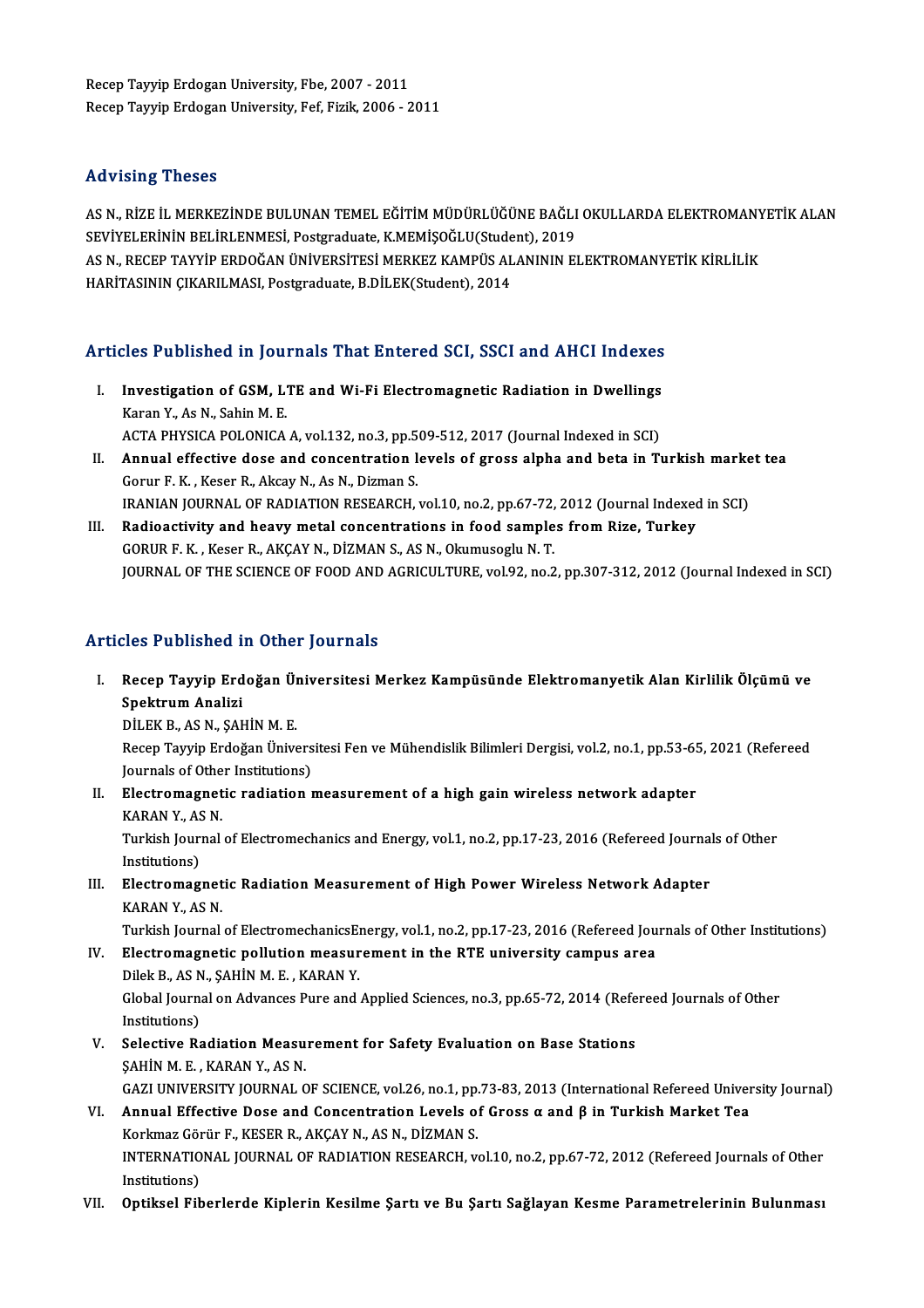ÖZERM.,ASN.,GÜNGÖRA. CELALBAYARÜNİVERSİTESİFEN-EDEBİYATFAKÜLTESİDERGİSİ,no.2,1998 (NationalNon-Refereed Journal)

## Refereed Congress / Symposium Publications in Proceedings

efereed Congress / Symposium Publications in Proceedings<br>I. Rize İl Merkezinde Bulunan Temel Eğitim Müdürlüğüne Bağlı Okullarda Elektromanyetik Alan<br>Sevivelerinin Belirlenmesi Seville Belinde Buluna<br>Seviyelerinin Belirlenmesi<br>ASN EPDEM*V VA*RANY DI Rize İl Merkezinde Bulunan Temel<br>Seviyelerinin Belirlenmesi<br>AS N., ERDEM K., KARAN Y., DİZMAN S.<br>2ndInternational Sumnesium on Innev

AS N., ERDEM K., KARAN Y., DİZMAN S.

Seviyelerinin Belirlenmesi<br>AS N., ERDEM K., KARAN Y., DİZMAN S.<br>2ndInternational Symposium on Innovative Approaches in Scientific Studies, Ankara, Turkey, 30 November - 02<br>December 2018 2ndInternational Symposium on Innovative Approaches in Scientific Studies, Ankara, Turkey, 30 November<br>December 2018<br>II. Rize İl Merkezinde Bulunan Temel Eğitim Müdürlüğüne Bağlı Okullarda Elektromanyetik Alan<br>Soviyelerini

December 2018<br>Rize İl Merkezinde Buluna<br>Seviyelerinin Belirlenmesi<br>AS N. Erdem K. KARAN V. Dİ. Rize İl Merkezinde Bulunan Temel<br>Seviyelerinin Belirlenmesi<br>AS N., Erdem K., KARAN Y., DİZMAN S.<br>2ndInternational Sumnesium on Innes

AS N., Erdem K., KARAN Y., DİZMAN S.

Seviyelerinin Belirlenmesi<br>AS N., Erdem K., KARAN Y., DİZMAN S.<br>2ndInternational Symposium on Innovative Approaches in Scientific Studies, Samsun, Turkey, 30 November - 02<br>December 2018, pp.53 2ndInternational Symposium on Innovative Approaches in Scientific Studies, Samsun, Turkey, 30 Novembe<br>December 2018, pp.53<br>III. Rize İl Merkezinde Bulunan Temel Eğitim Müdürlüğüne Bağlı Okullarda Elektromanyetik Alan<br>Seviy

December 2018, pp.53<br>Rize İl Merkezinde Buluna<br>Seviyelerinin Belirlenmesi<br>ASN Erdem K. KARAN V. Dİ. Rize İl Merkezinde Bulunan Temel<br>Seviyelerinin Belirlenmesi<br>AS N., Erdem K., KARAN Y., DİZMAN S.<br>2ndInternational Sumnesium en Innes

Seviyelerinin Belirlenmesi<br>AS N., Erdem K., KARAN Y., DİZMAN S.<br>2ndInternational Symposium on Innovative Approaches in Scientific Studies, Samsun, Turkey, 30 November - 02<br>Desember 2018, pp.52 AS N., Erdem K., KARAN<br>2ndInternational Sympo<br>December 2018, pp.53<br>Determination of Ele 2ndInternational Symposium on Innovative Approaches in Scientific Studies, Samsun, Turkey, 30 No<br>December 2018, pp.53<br>IV. Determination of Electromagnetic Field Levels in High School districts in Rize Province<br>AS N. DIZMAN

December 2018, pp.53<br>Determination of Electro<br>AS N., DİZMAN S., KARAN Y.<br>International Conference on Determination of Electromagnetic Field Levels in High School distric<br>AS N., DİZMAN S., KARAN Y.<br>International Conference on Science and Technology, 5 - 09 September 2018<br>Determination of Electromagnetic Field Levels in Hig

International Conference on Science and Technology, 5 - 09 September 2018

AS N., DİZMAN S., KARAN Y.<br>International Conference on Science and Technology, 5 - 09 September 2018<br>V. Determination of Electromagnetic Field Levels in High School districts in Rize Province<br>AS N., DİZMAN S., KARAN Y. Determination of Electromagnetic Field Levels in High School districts in Rize Province<br>AS N., DİZMAN S., KARAN Y.<br>International Conference on Science and Technology, Prizren, Kosova, 5 - 09 September 2018, pp.53<br>Determina

AS N., DİZMAN S., KARAN Y.<br>International Conference on Science and Technology, Prizren, Kosova, 5 - 09 September 2018, pp.53<br>VI. Determination of Electromagnetic Field Levels in High School districts in Rize Province<br>AS N. International Conference on<br>Determination of Electro<br>AS N., DİZMAN S., KARAN Y.<br>International Conference on Determination of Electromagnetic Field Levels in High School districts in Rize Province<br>AS N., DİZMAN S., KARAN Y.<br>International Conference on Science and Technology, Prizren, Kosova, 5 - 09 September 2018, pp.53<br>Eunerimen

- AS N., DİZMAN S., KARAN Y.<br>International Conference on Science and Technology, Prizren, Kosova, 5 09 September 2018, pp.53<br>VII. Experimental Setup for Analayzing Electromagnetic Radiation Effect on Bees and Bee Product s International Conference on Science and Techno<br>Experimental Setup for Analayzing Electro<br>Karan Y., Dizman S., Sayı B. C. , As N., Şahin M. E.<br>1. International Symnosium on Multidiainlinew. Experimental Setup for Analayzing Electromagnetic Radiation Effect on Bees and Bee Produc<br>Karan Y., Dizman S., Sayı B. C. , As N., Şahin M. E.<br>1. International Symposium on Multidisiplinary Studies on Innovative Technologi Karan Y., Dizman S., Sayı B. C. , As N., Şahin M. E.<br>1. International Symposium on Multidisiplinary Studies on Innovative Technologies, Tokat, Turkey, 2 - 04<br>November 2017
- VIII. Experimental Setup for Analyzing Electromagnetic Radiation Effect on Bees and Bee Products KARAN Y., DİZMAN S., SAYI B. C., AS N., ŞAHİN M. E.

International Symposium on Multidisciplinary Studies and Innovative Technologies, 2 - 04 November 2017 KARAN Y., DİZMAN S., SAYI B. C. , AS N., ŞAHİN M. E.<br>International Symposium on Multidisciplinary Studies and Innovative Technologies, 2 - 04 November 2017<br>IX. Experimental Setup for Analyzing Electromagnetic Radiation Eff

- International Symposium on Multidisciplinary Studing<br>Experimental Setup for Analyzing Electromag<br>KARAN Y., DİZMAN S., Sayı B. C. , AS N., ŞAHİN M. E. Experimental Setup for Analyzing Electromagnetic Radiation Effect on Bees and Bee Product<br>KARAN Y., DİZMAN S., Sayı B. C. , AS N., ŞAHİN M. E.<br>International Symposium on Multidisciplinary Studies and Innovative Technologie KARAN Y., DİZMAN S., S.<br>International Symposiu<br>November 2017, pp.71<br>Exporimental Setun f International Symposium on Multidisciplinary Studies and Innovative Technologies, Tokat, Turkey, 2 - 04<br>November 2017, pp.71<br>X. Experimental Setup for Analyzing Electromagnetic Radiation Effect on Bees and Bee Products<br>KAR
- November 2017, pp.71<br><mark>Experimental Setup for Analyzing Electromag</mark><br>KARAN Y., DİZMAN S., Sayı B. C. , AS N., ŞAHİN M. E.<br>International Sumnosium on Multidissiplinery Studi Experimental Setup for Analyzing Electromagnetic Radiation Effect on Bees and Bee Product<br>KARAN Y., DİZMAN S., Sayı B. C. , AS N., ŞAHİN M. E.<br>International Symposium on Multidisciplinary Studies and Innovative Technologie KARAN Y., DİZMAN S., Sayı B. C. , AS N., ŞAHİN M. E.<br>International Symposium on Multidisciplinary Studies and Innovative Technologies, Tokat, Turkey, 2 - 04<br>November 2017, pp.71 International Symposium on Multidisciplinary Studies and Innovative Technologies, Tokat, Turkey, 2 - 04<br>November 2017, pp.71<br>XI. Experimental Setup for Analyzing Electromagnetic Radiation Effect on Bees and Bee Products<br>KA
- November 2017, pp.71<br>Experimental Setup for Analyzing Electromag<br>KARAN Y., DİZMAN S., Sayı B. C. , AS N., ŞAHİN M. E.<br>International Sumnosium on Multidissiplinery Studi Experimental Setup for Analyzing Electromagnetic Radiation Effect on Bees and Bee Product<br>KARAN Y., DİZMAN S., Sayı B. C. , AS N., ŞAHİN M. E.<br>International Symposium on Multidisciplinary Studies and Innovative Technologie KARAN Y., DİZMAN S., Sayı B. C. , AS N., ŞAHİN M. E.<br>International Symposium on Multidisciplinary Studies and Innovative Technologies, Tokat, Turkey, 2 - 04<br>November 2017, pp.71 International Symposium on Multidisciplinary Studies and Innovative Technolog<br>November 2017, pp.71<br>XII. Bayburt City Beşpınar Town Electromagnetic Pollution Measurements<br>Sour B.G. AS N. KARAN Y. DİZMAN S. SAHİN M.E.
- November 2017, pp.71<br><mark>Bayburt City Beşpınar Town Electromagnetic</mark><br>Sayı B. c. , AS N., KARAN Y., DİZMAN S., ŞAHİN M. E.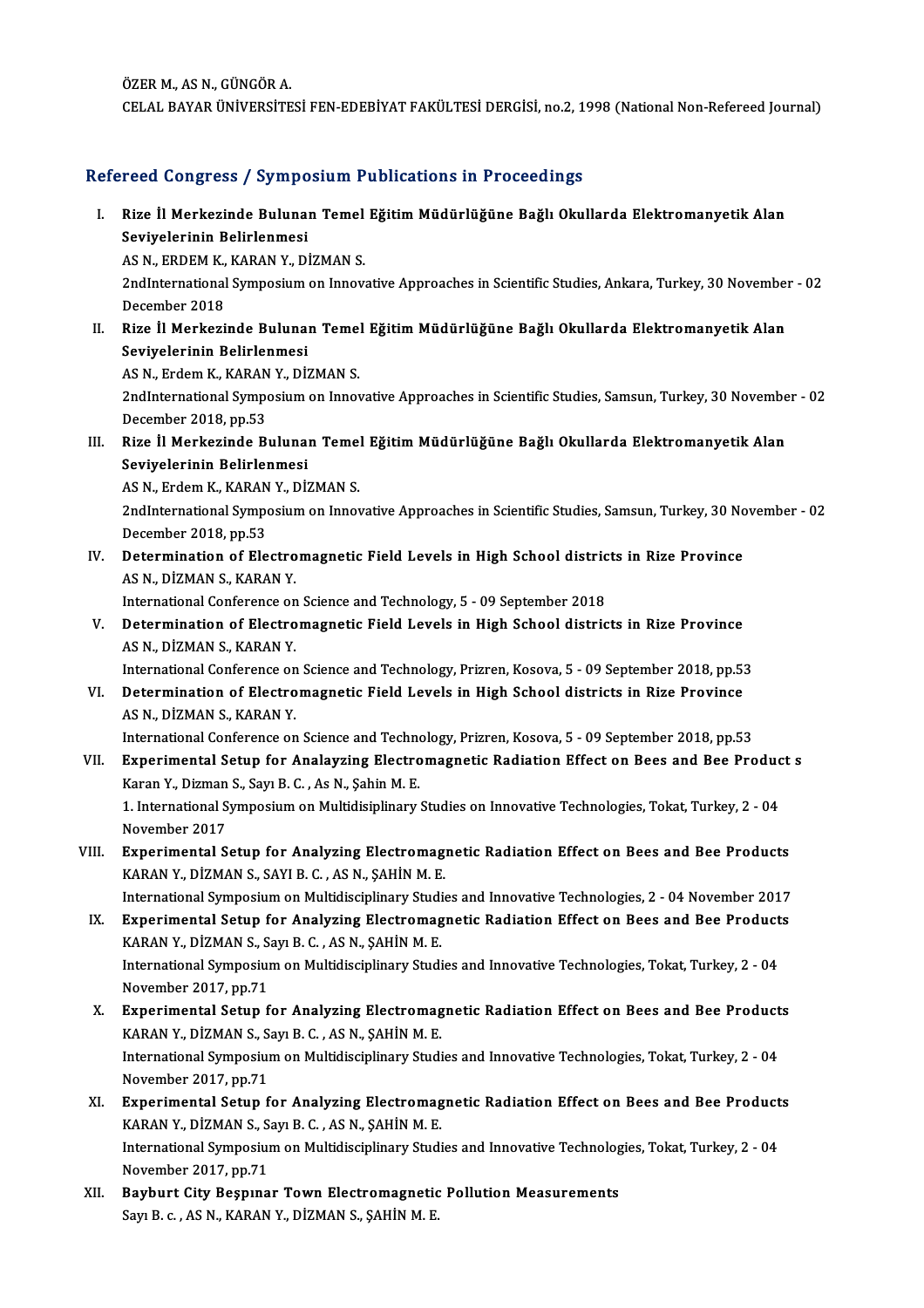II. International Conference on Advenced Engineering Technologies, Bayburt, Turkey, 21 - 23 September 2017

XIII. Bayburt City Beşpinar Town Electromagnetic Pollution Measurements II. International Conference on Advenced Engineerin<br>Bayburt City Beşpinar Town Electromagnetic<br>SAYI B. C. , AS N., KARAN Y., DİZMAN S., ŞAHİN M. E.<br>International Conference on Advanced Engineering. International Conference on Advanced Engineering Technologies, Bayburt, Turkey, 21 - 23 September 2017, pp.1623 SAYI B. C<br>Internation<br>pp.1623<br>Bayburt XIV. Bayburt Demirözü Beşpınar Beldesi Elektromanyetik Kirlilik Ölçümleri SAYI B. C., AS N., KARAN Y., DİZMAN S., ŞAHİN M. E. InternationalConference onAdvancedEngineeringTechnologies,21 -23 September 2017 XV. Bayburt Demirözü Beşpınar Beldesi Elektromanyetik Kirlilik Ölçümleri Sayı B. C., AS N., KARAN Y., DİZMAN S., ŞAHİN M. E. Bayburt Demirözü Beşpınar Beldesi Elektromanyetik Kirlilik Ölçümleri<br>Sayı B. C. , AS N., KARAN Y., DİZMAN S., ŞAHİN M. E.<br>International Conference on Advanced Engineering Technologies, Bayburt, Turkey, 21 - 23 September 20 Sayı B. C.<br>Internation<br>pp.1018 International Conference on Advanced Engineering Technologies, Bayburt, Turk<br>pp.1018<br>XVI. Bayburt Demirözü Beşpınar Beldesi Elektromanyetik Kirlilik Ölçümleri<br>Sayı B.C. ASN, KARAN V. DİZMAN S. SAHİN M.E. pp.1018<br><mark>Bayburt Demirözü Beşpınar Beldesi Elektrom</mark><br>Sayı B. C. , AS N., KARAN Y., DİZMAN S., ŞAHİN M. E.<br>International Conferense en Advansed Engineering XVI. Bayburt Demirözü Beşpınar Beldesi Elektromanyetik Kirlilik Ölçümleri<br>Sayı B. C. , AS N., KARAN Y., DİZMAN S., ŞAHİN M. E.<br>International Conference on Advanced Engineering Technologies, Bayburt, Turkey, 21 - 23 Septemb Sayı B. C.<br>Internation<br>pp.1018 International Conference on Advanced Engineering Technologies, Bayburt, Turk<br>pp.1018<br>XVII. Bayburt Demirözü Beşpınar Beldesi Elektromanyetik Kirlilik Ölçümleri<br>Serr B. G. ASN, KARAN V. DİZMAN S. SAHİN M. E pp.1018<br><mark>Bayburt Demirözü Beşpınar Beldesi Elektrom</mark><br>Sayı B. C. , AS N., KARAN Y., DİZMAN S., ŞAHİN M. E.<br>International Conferense en Advansed Engineering Bayburt Demirözü Beşpınar Beldesi Elektromanyetik Kirlilik Ölçümleri<br>Sayı B. C. , AS N., KARAN Y., DİZMAN S., ŞAHİN M. E.<br>International Conference on Advanced Engineering Technologies, Bayburt, Turkey, 21 - 23 September 20 Sayı B. C.<br>Internation<br>pp.1018 International Conference on Advanced Engineering Technologies, Bayburt, Turkey, 21<br>pp.1018<br>XVIII. Investigation of GSM LTE and Wi Fi Electromagnetic Radiation in Dwellings<br>Karan Y, Sabin M, F., As N. pp.1018<br>I<mark>nvestigation of GSM LT</mark><br>Karan Y., Şahin M. E. , As N.<br><sup>2rd Intornational Conferon</sup> Investigation of GSM LTE and Wi Fi Electromagnetic Radiation in Dwellings<br>Karan Y., Şahin M. E. , As N.<br>3rd International Conference on Computational and Experimental Science and Engineering (ICCESEN), Antalya,<br>Turkey, 19, Karan Y., Şahin M. E. , As N.<br>3rd International Conference on Comp<br>Turkey, 19 - 24 October 2016, pp.311<br>Investigation of CSM J TE and Wi 3rd International Conference on Computational and Experimental Science and Engine<br>Turkey, 19 - 24 October 2016, pp.311<br>XIX. Investigation of GSM LTE and Wi Fi Electromagnetic Radiation in Dwellings<br>KABAN V, AS N, SAHIN M E Turkey, 19 - 24 October 2016, pp.311<br>XIX. Investigation of GSM LTE and Wi Fi Electromagnetic Radiation in Dwellings International Conferance Computational Experimental Science and Engineering(ICCESEN), Antalya, Turkey, 19 - 24<br>October 2016 KARAN Y, AS N, ŞAHİN M.E. International Conferance Computational Experimental Science and Engineering(ICCESI<br>October 2016<br>XX. Investigation of GSM, LTE and Wi-Fi Electromagnetic Radiation in Dwellings<br>VADAN V. SAHIN M.E. AS N October 2016<br>Investigation of GSM, LTE<br>KARAN Y., ŞAHİN M.E., AS N.<br>International Conference Com International Conferance Computational Experimental Science and Engineering(ICCESEN), Antalya, Turkey, 19 - 24<br>October 2016, pp.311 KARAN Y., ŞAHİN M.E., AS N. International Conferance Computational Experimental Science and Engineering(ICCESI<br>October 2016, pp.311<br>XXI. Investigation of GSM, LTE and Wi-Fi Electromagnetic Radiation in Dwellings<br>KARAN V. SAHIN M.E. AS N October 2016, pp.311<br>Investigation of GSM, LTE<br>KARAN Y., ŞAHİN M.E., AS N.<br>International Conference Com International Conferance Computational Experimental Science and Engineering(ICCESEN), Antalya, Turkey, 19 - 24<br>October 2016, pp.311 KARAN Y., ŞAHİN M. E., AS N. XXII. Investigation of GSM LTE and Wi Fi Electromagnetic Radiation in Dwellings KARANY., ASN., ŞAHİNM.E. Investigation of GSM LTE and Wi Fi Electromagnetic Radiation in Dwellings<br>KARAN Y., AS N., ŞAHİN M. E.<br>International Conferance Computational Experimental Science and Engineering(ICCESEN), 19 - 24 October 2016<br>Investigatio KARAN Y., AS N., ŞAHİN M. E.<br>International Conferance Computational Experimental Science and Engineering(ICCESEN), 19 - 24 October<br>XXIII. Investigation of the Thermal Variation on Skin Surface due to GSM and Wi Fi Electrom Internation<br>Investigati<br>Radiation<br>KARAN V XXIII. Investigation of the Thermal Variation on Skin Surface due to GSM and Wi Fi Electromagnetic<br>Radiation<br>KARAN Y.. AS N. 1. InternationalBlackSeaCongrees onEnviromentalScience,31August -03 September 2016 KARAN Y., AS N.<br>1. International Black Sea Congrees on Enviromental Science, 31 August - 03 September 2016<br>XXIV. Investigation of Thermal Variation on Skin Surface due to GSM and Wi-Fi Electromagnetic Radiation<br>AS N. KARAN 1. International<br>Investigation<br>AS N., KARAN Y.<br>1. International. Investigation of Thermal Variation on Skin Surface due to GSM and Wi-Fi Electromagnetic Radiation<br>AS N., KARAN Y.<br>1. International Black Sea Congrees on Enviromental Science, Giresun, Turkey, 31 August - 03 September 2016, AS N., KARAN Y.<br>1. International Black Sea Congrees on Enviromental Science, Giresun, Turkey, 31 August - 03 September 2016,<br>vol.1, no.1, pp.71 1. International Black Sea Congrees on Enviromental Science, Giresun, Turkey, 31 August - 03 September 2016,<br>vol.1, no.1, pp.71<br>XXV. Recep Tayyip Erdoğan Üniversitesi Merkez Kampüsünde Paralel İki Hat Boyunca Elektroma vol.1, no.1, pp.71<br>Recep <mark>Tayyip Er</mark><br>Kirlilik Değişimi<br>Dilak B. AS N Re<mark>cep Tayyi</mark><br>Kirlilik Değiş<br>Dilek B., AS N.<br>URSI TÜRKİYE Kirlilik Değişimi<br>Dilek B., AS N.<br>URSI-TÜRKİYE'2014 VII. Bilimsel Kongresi, Turkey, 28 - 30 August 2014, pp.79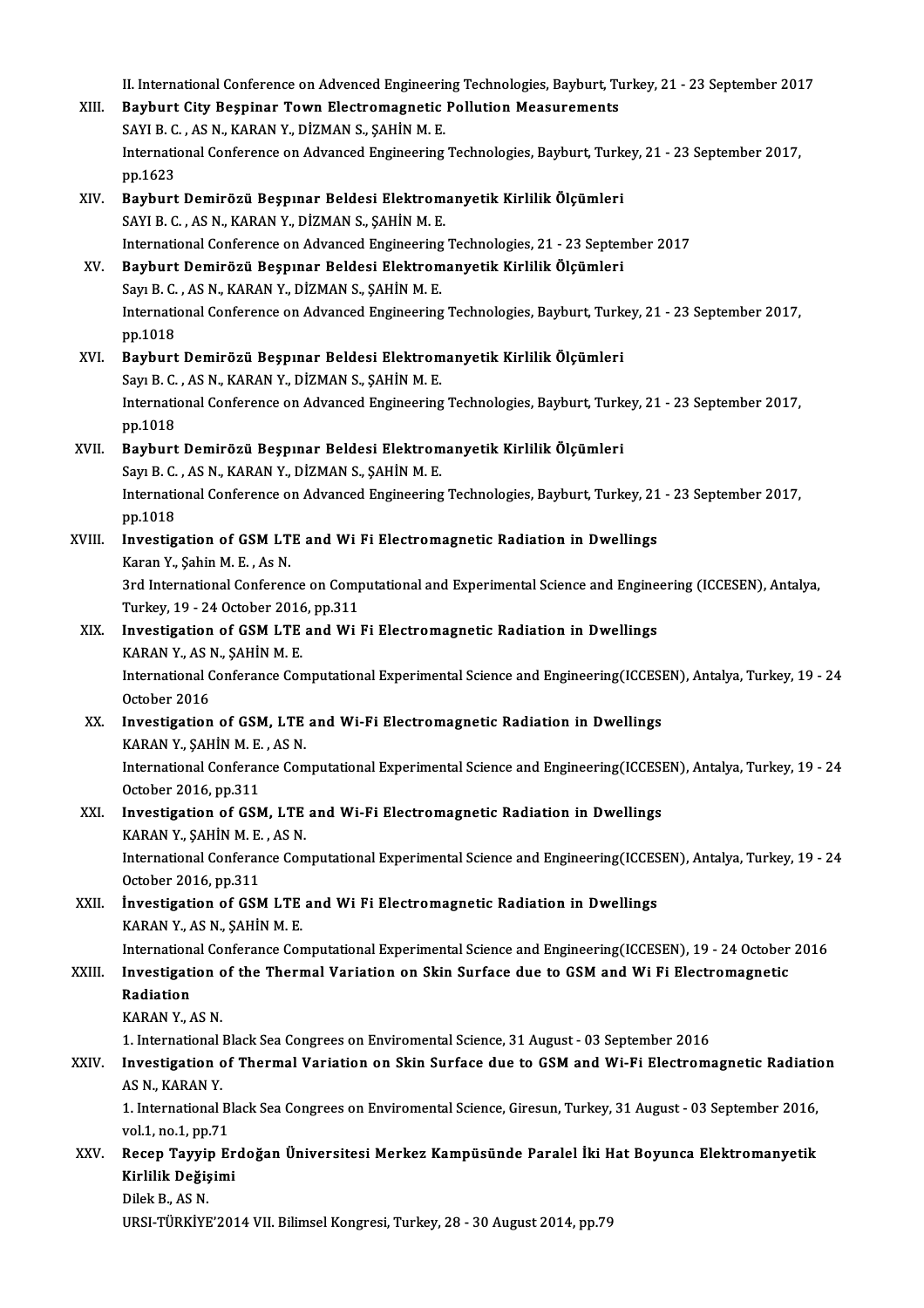| XXVI.        | Heavy Metal Analysis in Soil Samples Collected in the City of Rize                                                                              |
|--------------|-------------------------------------------------------------------------------------------------------------------------------------------------|
|              | AS N., AKBULUT ÖZEN S., DURSUN E., ÇEVİK U.                                                                                                     |
|              | Türk Fizik Derneği 31. Uluslararası Fizik Kongresi, 21 - 24 July 2014, pp.80                                                                    |
| XXVII.       | Heavy metal analysis in soil samples collected in the city of Rize                                                                              |
|              | AS N, AKBULUT S                                                                                                                                 |
|              | 31th International Physics Congress, Muğla, Turkey, 21 - 24 July 2014, pp.80                                                                    |
| XXVIII.      | Yüksek Kazançlı Kablosuz Ağ Adaptörlerinde Elektromanyetik Radyasyon Analizi                                                                    |
|              | KARAN Y., AS N., ŞAHİN M. E.                                                                                                                    |
|              | TFD 31. Uluslararası Fizik Kongresi, Muğla, Turkey, 21 - 24 July 2014, pp.79                                                                    |
| XXIX.        | Electromagnetic Pollution Measurement in the RTE University Campus Area                                                                         |
|              | Dilek B., AS N., ŞAHİN M. E., KARAN Y.                                                                                                          |
|              | 2nd Global Conference on Environmental Studies, Roma, Italy, 10 - 12 April 2014, pp.53                                                          |
| XXX.         | RTE Üniversitesi Merkez Kampüs Güney Hattı Boyunca Elektromanyetik Kirlilik Ölçümü                                                              |
|              | Dilek B, AS N, ŞAHİN M.E.                                                                                                                       |
|              | EMANET 2013, İstanbul, Turkey, 8 - 09 November 2013, vol.1, pp.1-6                                                                              |
| XXXI.        | RTE Üniversitesi Kampüs Alanında Elektromanyetik Kirlilik Ölçümü                                                                                |
|              | Dilek B, AS N, ŞAHİN M E.                                                                                                                       |
|              | GEFIK'13, Izmir, Turkey, 8 - 10 July 2013, vol 1, pp 1                                                                                          |
| XXXII.       | Biomonitoring of Heavy Metal Concentrations in Walnut, Crust and Soil Collected from Northeast                                                  |
|              | Black Sea Region Using Energy Dispersive X-Ray Fluorescence Spectrometry<br>AKÇAY N., OSMANAĞAOĞLU N., AS N., Korkmaz Görür F., OKUMUSOGLU N.T. |
|              | Türk Fizik Derneği 29. Uluslararası Fizik Kongresi, 5 - 08 September 2012, pp.134                                                               |
| XXXIII.      | Biomonitoring of heavy metal concentrations in walnut, crust and soil collected from Northeast                                                  |
|              | Black Sea Region using Energy Dispersive X-Ray Fluorescence Spectrometry                                                                        |
|              | AKÇAY N., Osmanağaoğlu N., AS N., GORUR F. K., OKUMUŞOĞLU N. T.                                                                                 |
|              | 29th International Physics Congress, Muğla, Turkey, 5 - 08 September 2012, pp.134                                                               |
| <b>XXXIV</b> | Spectrum analyzer measurement technique for safety evaluation on wireless communication systems                                                 |
|              | ŞAHİN M. E., KARAN Y., AS N.                                                                                                                    |
|              | 2011 30th URSI General Assembly and Scientific Symposium, URSIGASS 2011, İstanbul, Turkey, 13 - 20 August                                       |
|              | 2011                                                                                                                                            |
| <b>XXXV</b>  | Radioactivity and Heavy Metal Concentrations in Food Samples from Rize                                                                          |
|              | KARAYUNUS B., AKÇAY N., AS N., KORKMAZ GÖRÜR F., KESER R., DİZMAN S., OKUMUŞOĞLU N. T.                                                          |
|              | Türk Fizik Derneği 28. Uluslararası Fizik Kongresi, 6 - 09 September 2011, pp.154                                                               |
| <b>XXXVI</b> | Annual effective dose and concentration levels of gross and $\beta$ in Turkish Market Tea                                                       |
|              | Korkmaz Görür F., AKÇAY N., KESER R., DİZMAN S., Karayunus B., AS N., OKUMUSOGLU N. T.                                                          |
|              | Türk Fizik Derneği 28. Uluslararası Fizik Kongresi, 6 - 09 September 2011, pp.124                                                               |
| XXXVII.      | RADIONUCLIDES AND HEAVY METALS CONCENTRATIONS IN TURKISH MARKET TEA                                                                             |
|              | Akçay N., Korkmaz Görür F., Keser R., As N., Dizman S., Erol B., Okumuşoğlu N. T.                                                               |
|              | TFD28, Muğla, Turkey, 6 - 09 September 2011, pp.78                                                                                              |
| XXXVIII.     | DETERMINATION OF RADIOACTIVITY LEVELS OF SOIL SAMPLES AND THE EXCESS OF LIFETIME<br>CANCER RISK IN RIZE PROVINCE, TURKEY                        |
|              | Keser R., Erol B., Korkmaz Görür F., Akçay N., Dizman S., As N., Okumuşoğlu N.T.                                                                |
|              | TFD28, Muğla, Turkey, 6 - 09 September 2011, pp.79                                                                                              |
| <b>XXXIX</b> | ANNUAL EFFECTIVE DOSE AND CONCENTRATION LEVELS OF GROSS ? AND & IN VARIOUS WATERS                                                               |
|              | FROM SAMSUN, TURKEY                                                                                                                             |
|              | Korkmaz Görür F., Dizman S., Keser R., As N., Akçay N., Erol B., Okumuşoğlu N. T.                                                               |
|              | TFD28, Muğla, Turkey, 6 - 09 September 2011, pp.103                                                                                             |
| XL.          | RADIOACTIVITY AND HEAVY METAL CONCENTRATIONS IN FOOD SAMPLES FROM RIZE, TURKEY                                                                  |
|              | Erol B., Akçay N., As N., Korkmaz Görür F., Keser R., Dizman S., Okumuşoğlu N. T.                                                               |
|              | TFD28, Muğla, Turkey, 6 - 09 September 2011, pp.81                                                                                              |
| XLI.         | RADIOACTIVITY AND HEAVY METAL CONCENTRATIONS OF SOME COMMERCIAL FISH SPECIES                                                                    |
|              |                                                                                                                                                 |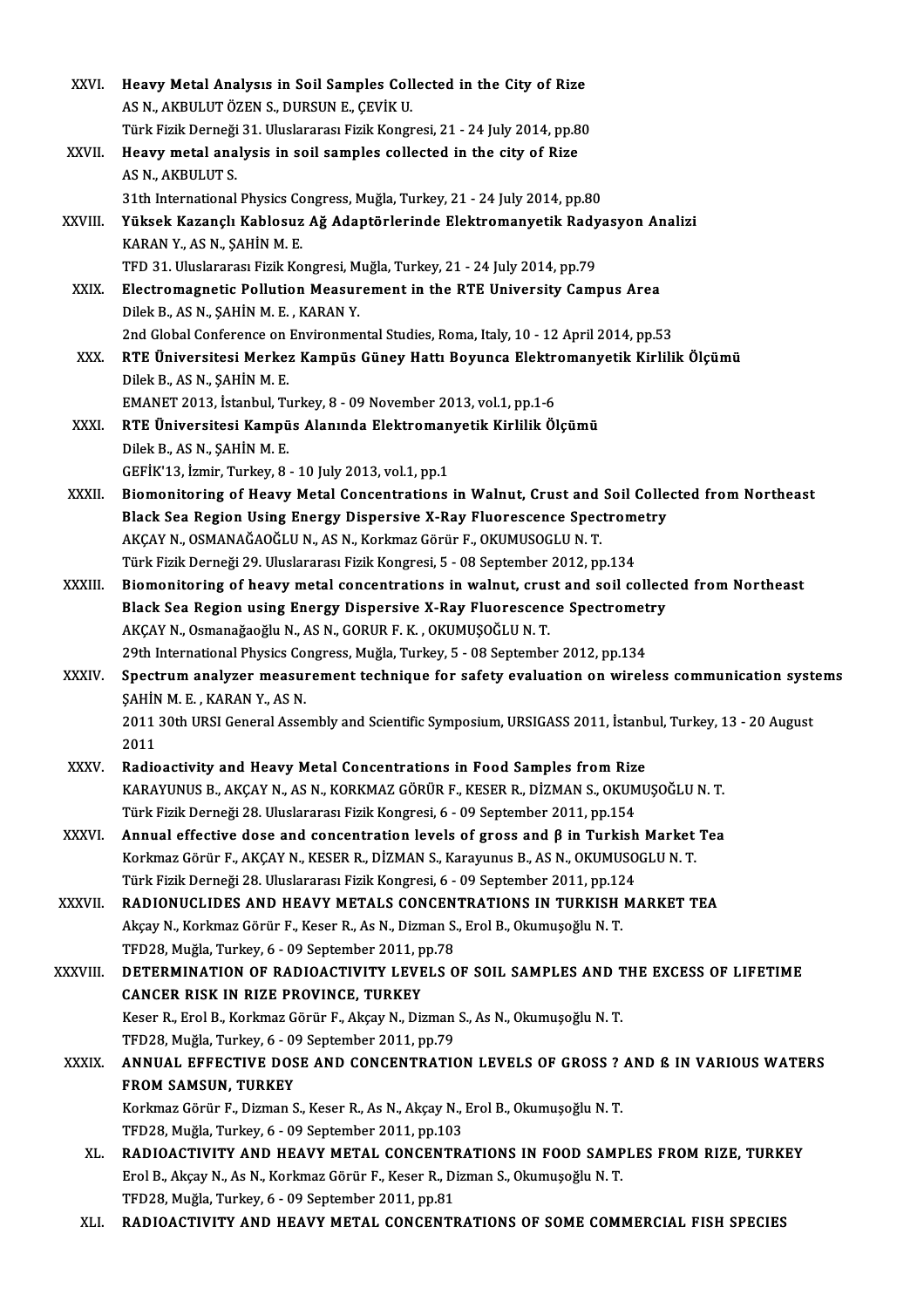|         | <b>CONSUMED IN THE BLACK SEA REGION OF TURKEY</b>                                                                                                                           |
|---------|-----------------------------------------------------------------------------------------------------------------------------------------------------------------------------|
|         | As N., Dizman S., Akçay N., Erol B., Korkmaz Görür F., Keser R., Okumuşoğlu N.T.                                                                                            |
|         | TFD28, Muğla, Turkey, 6 - 09 September 2011, pp.104                                                                                                                         |
| XLII.   | Annual effective dose and concentration levels of gross? and ß in Turkish market tea                                                                                        |
|         | Korkmaz Görür F., AKÇAY N., KESER R., DİZMAN S., Karayunus B., AS N., OKUMUSOGLU N. T.                                                                                      |
|         | 28th International Physics Congress, Muğla, Turkey, 6 - 09 September 2011, pp.72                                                                                            |
| XLIII.  | Annual effective dose and concentration levels of gross ? and ß in Turkish market tea                                                                                       |
|         | GORUR F. K., AKÇAY N., KESER R., DIZMAN S., KARAYUNUS B., AS N., OKUMUSOGLU N. T.                                                                                           |
|         | 28th International Physics Congress, Muğla, Turkey, 6 - 09 September 2011, pp.124                                                                                           |
| XLIV.   | Annual effective dose and concentration levels of gross ? and ß in various waters from Samsun,<br><b>Turkey</b>                                                             |
|         | GORUR F. K., DIZMAN S., KESER R., AS N., AKÇAY N., KARAYUNUS B., OKUMUŞOĞLU N. T.                                                                                           |
|         | 28th International Physics Congress, Muğla, Turkey, 6 - 09 September 2011, pp.579                                                                                           |
| XLV.    | Radionuclides and heavy metals concentrations in Turkish market tea                                                                                                         |
|         | AKÇAY N., GORUR F. K., KESER R., AS N., DIZMAN S., KARAYUNUS B., OKUMUŞOĞLU N. T.                                                                                           |
|         | 28th International Physics Congress, Muğla, Turkey, 6 - 09 September 2011, pp.125                                                                                           |
| XLVI.   | Radioactivity and heavy metal concentrations in food samples from Rize, Turkey                                                                                              |
|         | GORUR F. K., AKÇAY N., KESER R., DIZMAN S., KARAYUNUS B., AS N., OKUMUŞOĞLU N. T.                                                                                           |
|         | 28th International Physics Congress, Muğla, Turkey, 6 - 09 September 2011, pp.154                                                                                           |
| XLVII.  | Determination of radioactivity levels of soil samples and the excess of lifetime cancer risk in Rize                                                                        |
|         | province, Turkey                                                                                                                                                            |
|         | KESER R., Karayunus B., Korkmaz Görür F., AKÇAY N., DİZMAN S., AS N., OKUMUSOGLU N.T.                                                                                       |
|         | 28th International Physics Congress, Muğla, Turkey, 6 - 09 September 2011, pp.79                                                                                            |
| XLVIII. | Radionuclides and heavy metals concentrations in Turkish market tea                                                                                                         |
|         | AKÇAY N., Korkmaz Görür F., KESER R., AS N., DİZMAN S., Karayunus B., OKUMUSOGLU N. T.                                                                                      |
|         | 28th International Physics Congress, Muğla, Turkey, 6 - 09 September 2011, pp.78                                                                                            |
| XLIX.   | Determination of Radioactivity Levels of Soil Samples and the Excess of Lifetime Cancer Risk in Rize                                                                        |
|         | Province, Turkey                                                                                                                                                            |
|         | KESER R., KARAYUNUS B., GORUR F. K., AKÇAY N., DIZMAN S., AS N., OKUMUŞOĞLU N. T.                                                                                           |
|         | 28th International Physics Congress, Muğla, Turkey, 6 - 09 September 2011, pp.155                                                                                           |
| L.      | Annual effective dose and concentration levels of gross? and ß in various waters from Samsun,                                                                               |
|         | <b>Turkey</b>                                                                                                                                                               |
|         | Korkmaz Görür F., DİZMAN S., KESER R., AS N., AKÇAY N., Karayunus B., OKUMUSOGLU N. T.<br>28th International Physics Congress, Muğla, Turkey, 6 - 09 September 2011, pp.103 |
| LI.     | Determination of Radioactivity Levels of Soil Samples and the Excess of Lifetime Cancer Risk in Rize                                                                        |
|         | Province                                                                                                                                                                    |
|         | KESER R., EROL B., KORKMAZ GÖRÜR F., AKÇAY N., DİZMAN S., AS N.                                                                                                             |
|         | 28th International Physics Congress, Muğla, Turkey, 6 - 09 September 2011                                                                                                   |
| LII.    | Radioactivity and heavy metal concentrations in food samples from Rize, Turkey                                                                                              |
|         | Karayunus B., AKÇAY N., AS N., Korkmaz Görür F., KESER R., DİZMAN S., OKUMUSOGLU N. T.                                                                                      |
|         | 28th International Physics Congress, Muğla, Turkey, 6 - 09 September 2011, pp.81                                                                                            |
| LIII.   | Radioactivity and heavy metal concentrations of some commercial fish species consumed in The                                                                                |
|         | <b>Black Sea Region of Turkey</b>                                                                                                                                           |
|         | AS N., DIZMAN S., KARAYUNUS B., AKÇAY N., GORUR F. K., KESER R., OKUMUŞOĞLU N. T.                                                                                           |
|         | 28th International Physics Congress, Muğla, Turkey, 6 - 09 September 2011, pp.549                                                                                           |
| LIV.    | Radioactivity and heavy metal concentrations of some commercial fish species consumed in The                                                                                |
|         | <b>Black Sea Region of Turkey</b>                                                                                                                                           |
|         | AS N., DİZMAN S., Karayunus B., AKÇAY N., Korkmaz Görür F., KESER R., OKUMUSOGLU N. T.                                                                                      |
|         | 28th International Physics Congress, Muğla, Turkey, 6 - 09 September 2011, pp.104                                                                                           |
| LV.     | ANNUAL EFFECTIVE DOSE AND CONCENTRATION LEVELS OF GROSS ? AND B IN TURKISH MARKET                                                                                           |
|         | TC A                                                                                                                                                                        |

28th<br>ANN<br>TEA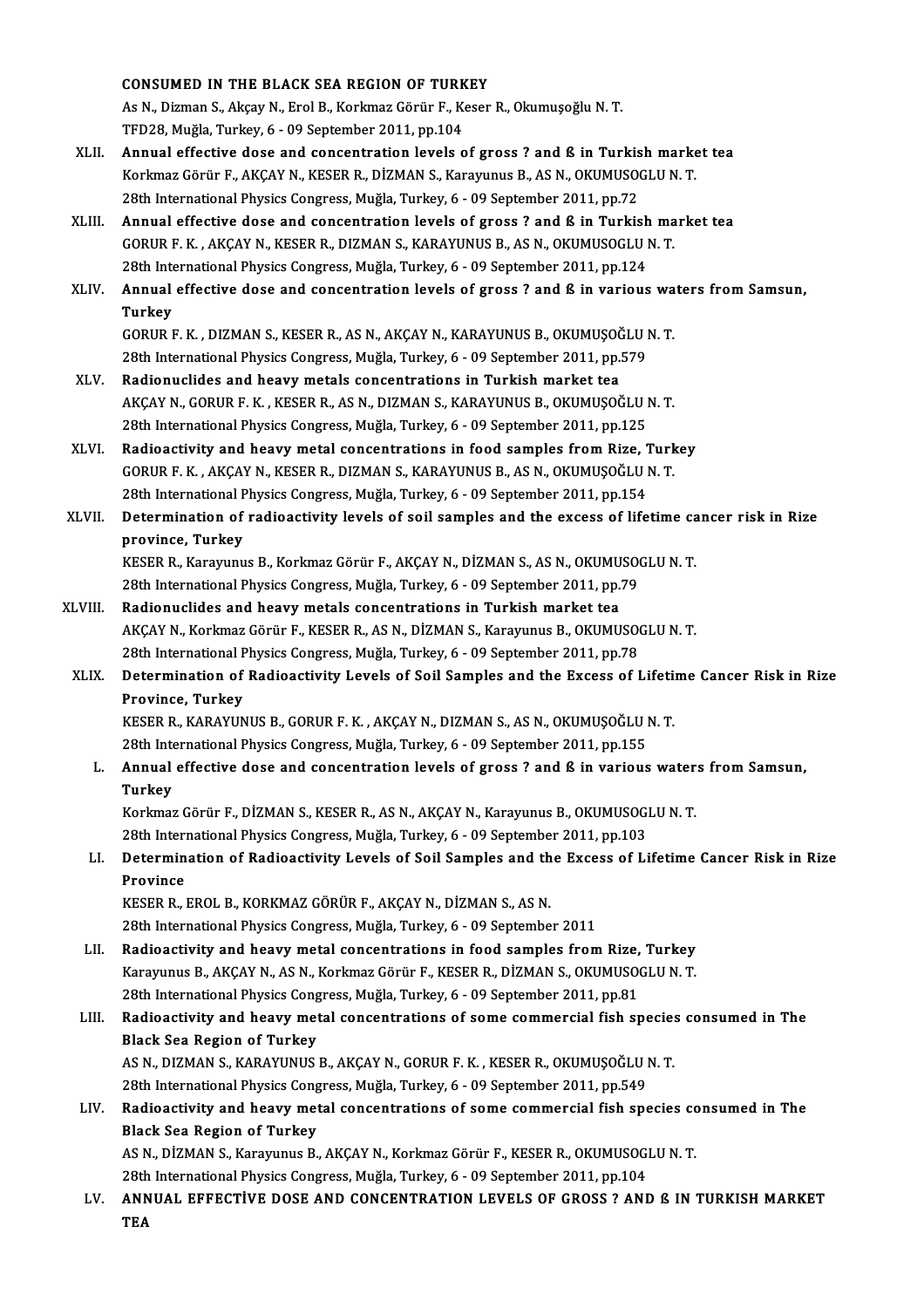|         | KORKMAZ GÖRÜR F., AKÇAY N., KESER R., DİZMAN S., AS N., EROL B., OKUMUŞOĞLU N. T.                                                                             |
|---------|---------------------------------------------------------------------------------------------------------------------------------------------------------------|
|         | Türk Fizik Derneği 28. Uluslararası Fizik Kongresi, 6 - 09 September 2011                                                                                     |
| LVI.    | Rize İlinde Tüketilen Gıda Maddelerinde Radyonüklit Düzeylerinin Belirlenmesi ve Yıllık Etkin Doz                                                             |
|         | Değerlerinin Hesaplanması                                                                                                                                     |
|         | AKÇAY N., Korkmaz Görür F., KESER R., AS N., OKUMUSOGLU N.T.                                                                                                  |
|         | Türk Fizik Derneği 27. Uluslararası Fizik Kongresi, 14 - 17 September 2010, pp.272                                                                            |
| LVII.   | Rize İlinde Tüketilen Gıda Maddelerinde Radyonüklit DüzeylerininBelirlenmesi ve Yıllık Etkin Doz                                                              |
|         | Değerlerinin Hesaplanması                                                                                                                                     |
|         | AKÇAY N., GORUR F. K., KESER R., AS N., Genç E., OKUMUSOGLU N. T.                                                                                             |
|         | 27th International Physics Congress, Muğla, Turkey, 14 - 17 September 2010, pp.272                                                                            |
| LVIII.  | Rize İlinde Yetiştirilen Sebze ve Meyvelerdeki Doğal Gama Radyoaktivite Seviyesinin Belirlenmesi ve                                                           |
|         | Yıllık Etkin Doz Değerlerinin Hesaplanması                                                                                                                    |
|         | AKÇAY N., KESER R., Korkmaz Görür F., AS N., OKUMUSOGLU N. T.                                                                                                 |
|         | Türk Fizik Derneği 26. Uluslararası Fizik Kongresi, 24 - 27 September 2009, pp.179                                                                            |
| LIX.    | Karadeniz Sahil Şeridinde Tüketilen Hamsi, Alabalık, İstavrit ve Mezgit Balıklarındaki Doğal Gama                                                             |
|         | Radyoaktivite Seviyesinin Belirlenmesi ve Yıllık Etkin Doz Değerlerinin Hesaplanması                                                                          |
|         | Korkmaz Görür F., KESER R., AKÇAY N., AS N., OKUMUSOGLU N.T.                                                                                                  |
|         | Türk Fizik Derneği 26. Uluslararası Fizik Kongresi, 24 - 27 September 2009, pp.180                                                                            |
| LX.     | Rize İlinde Yetiştirilen Sebze ve Meyvelerdeki Doğal Gama Radyoaktivite Seviyesinin Belirlenmesi ve                                                           |
|         | Yıllık Etkin Doz Değerlerinin Hesaplanması                                                                                                                    |
|         | AKÇAY N., KESER R., KORKMAZ GÖRÜR F., AS N., OKUMUŞOĞLU N. T.                                                                                                 |
|         | 26th International Physics Congress, Muğla, Turkey, 24 - 27 September 2009, pp.179                                                                            |
| LXI.    | Karadeniz Sahil Şeridinde Tüketilen Hamsi, Alabalık, İstavrit ve Mezgit Balıklarındaki Doğal Gama                                                             |
|         | Radyoaktivite Seviyesinin Belirlenmesi ve Yıllık Etkin Doz Değerlerinin Hesaplanması                                                                          |
|         | GORUR F. K., KESER R., AKÇAY N., AS N., OKUMUSOGLU N. T.                                                                                                      |
|         | 26th International Physics Congress, Muğla, Turkey, 24 - 27 September 2009, pp.180                                                                            |
| LXII.   | Bazı Allegraların Bio-optiksel Özelliklerinin Algılanması Tekniği                                                                                             |
|         | GÜNGÖR A., AS N., ÖZER M.                                                                                                                                     |
|         | TFD 19. Fizik Kongresi, Turkey, 26 - 29 September 2000                                                                                                        |
| LXIII.  | Optikçe Aktif Bazı Maddelerin Verdet Sabitlerinin Deneysel Ölçümü: Faraday Olayı                                                                              |
|         | AS N., ÖZER M., GÜNGÖR A.                                                                                                                                     |
| LXIV.   | TFD 19. Fizik Kongresi, Turkey, 26 - 29 September 2000<br>Application of Visualization-Thinking-Interpreting-Resulting Together (V-T-I-RT) Method to Teaching |
|         | <b>Electromotive Force</b>                                                                                                                                    |
|         | ŞENLİK Y., GÜNGÖR A., AS N.                                                                                                                                   |
|         | TFD 18. Fizik Kongresi, Turkey, 25 - 28 October 1999                                                                                                          |
| LXV.    | Fiber- Yarıiletken Yasak Enerji Aralıklı Sensörler                                                                                                            |
|         | KARA İ., GÜNGÖR A., AS N.                                                                                                                                     |
|         | TFD 18. Fizik Kongresi, Turkey, 25 - 28 October 1999                                                                                                          |
| LXVI.   | Işın Analizi Kullanılan Değişken Kırılma İndisli Fiberlerde Puls Dispersiyonu                                                                                 |
|         | ÖZER M., AS N., GÜNGÖR A.                                                                                                                                     |
|         | 2. Kızılırmak Fen Bilimleri Kongresi, Turkey, 20 - 23 May 1998                                                                                                |
| LXVII.  | Optiksel Haberleşme Sistemi Olarak Fiberlerin Yapısı ve Bilgi Aktarımı                                                                                        |
|         | AS N., AVİNÇ A., ÖZER M., GÜNGÖR A.                                                                                                                           |
|         | I. Kızılırmak Fen Bilimleri Kongresi, Turkey, 14 - 16 May 1997                                                                                                |
| LXVIII. | Fiberlerde Birleştirme Hataları ve Kayıpları                                                                                                                  |
|         | ÖZER M., AS N., GÜNGÖR A.                                                                                                                                     |
|         | I. Kızılırmak Fen Bilimleri Kongresi, Turkey, 14 - 16 May 1997                                                                                                |
|         |                                                                                                                                                               |